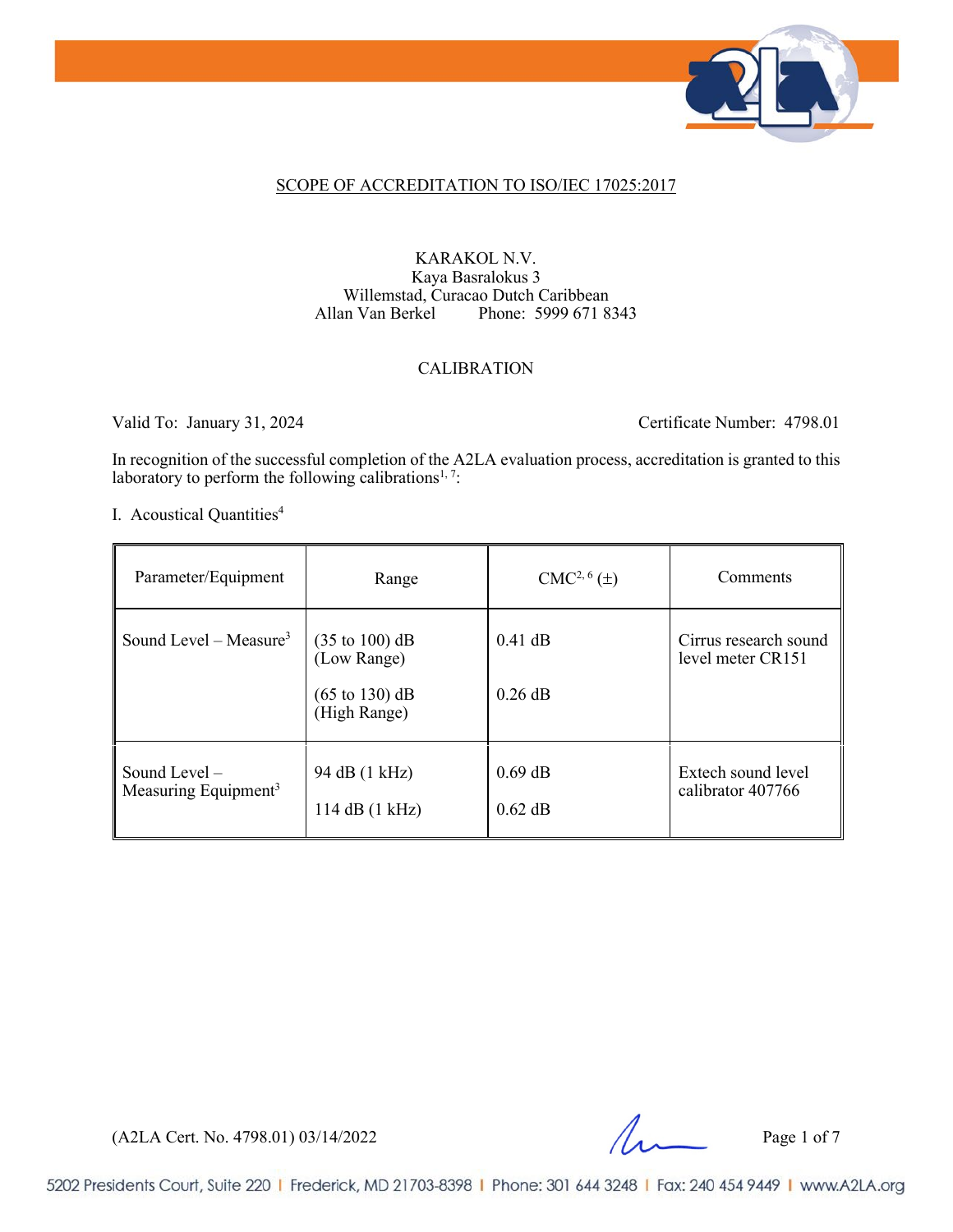#### II. Chemical Quantities<sup>4</sup>

| Parameter/Equipment                                                             | Range                                                                                                                                                                                                                                                                                    | $CMC2, 6(\pm)$                                                                                                                   | Comments                           |
|---------------------------------------------------------------------------------|------------------------------------------------------------------------------------------------------------------------------------------------------------------------------------------------------------------------------------------------------------------------------------------|----------------------------------------------------------------------------------------------------------------------------------|------------------------------------|
| $pH - Measuring$<br>Equipment <sup>3</sup>                                      | 4pH<br>$7$ pH<br>10pH                                                                                                                                                                                                                                                                    | $0.012$ pH<br>$0.012$ pH<br>$0.012$ pH                                                                                           | pH calibration buffer<br>solutions |
| Sodium (Na)<br>Concentration - Measure<br>& Measuring<br>Equipment <sup>3</sup> | 10 ppm in 2 $\%$ NHO <sub>3</sub><br>100 ppm in $2\%$ NHO <sub>3</sub><br>500 ppm in $2\%$ NHO <sub>3</sub><br>1000 ppm in $2\%$ NHO <sub>3</sub>                                                                                                                                        | $0.15 \mu g/ml$<br>$1 \mu g/ml$<br>$5 \mu g/ml$<br>$10 \mu g/ml$                                                                 | Using accredited<br>solutions      |
| <b>Electrolytic Conductivity</b><br>$-$ Measuring Equipment <sup>3</sup>        | $1 \mu S \pm 10 \% \mu S$<br>$5 \mu S \pm 10 \% \mu S$<br>$10 \mu S \pm 10 \% \mu S$<br>$100 \mu S \pm 10 \% \mu S$<br>$1000 \mu S \pm 10 \% \mu S$<br>$1413 \mu S \pm 10 \% \mu S$<br>10 000 $\mu$ S ± 10 % $\mu$ S<br>150 000 $\mu$ S ± 10 % $\mu$ S<br>200 000 $\mu$ S ± 10 % $\mu$ S | $0.32 \mu S$<br>$0.57 \mu S$<br>$0.56 \mu S$<br>$2.2 \mu S$<br>$4.8 \mu S$<br>$5.3 \mu S$<br>$44 \mu S$<br>550 µS<br>$740 \mu S$ | Conductivity<br>solutions          |
| Turbidity – Measure <sup>3</sup>                                                | 1 NTU<br>2 NTU<br>3 NTU<br>5 NTU<br><b>10 NTU</b><br><b>50 NTU</b><br><b>100 NTU</b><br><b>500 NTU</b><br><b>1000 NTU</b>                                                                                                                                                                | 0.13 NTU<br>0.12 NTU<br>0.12 NTU<br>0.12 NTU<br>0.15 NTU<br><b>1.5 NTU</b><br><b>2.0 NTU</b><br><b>3.1 NTU</b><br><b>17 NTU</b>  | Accredited solutions               |

 $(A2LA$  Cert. No. 4798.01) 03/14/2022 Page 2 of 7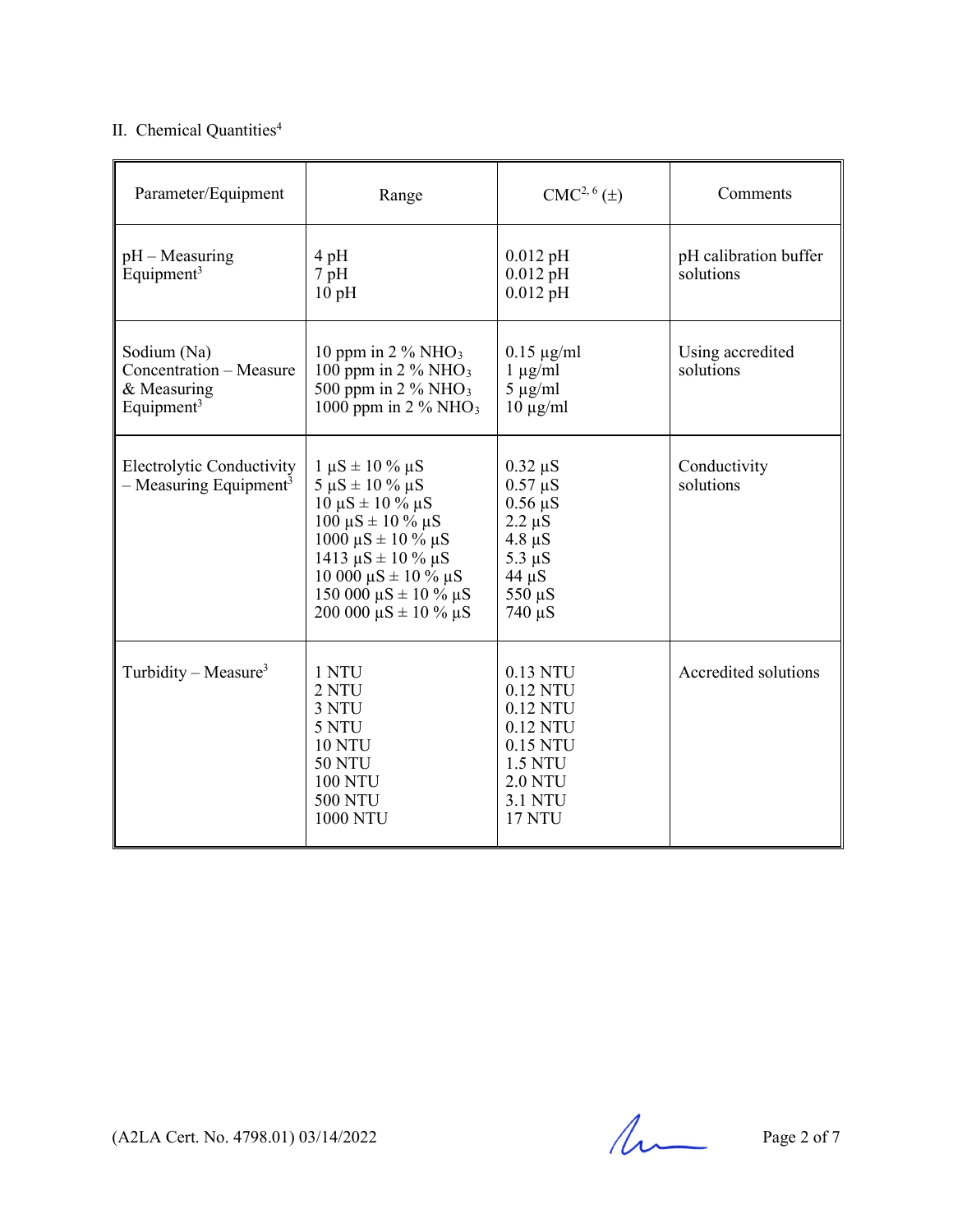III. Fluid<sup>4</sup>

| Parameter/Equipment                                                          | Range                                                                      | CMC <sup>2, 6</sup> (±)                                              | Comments                                           |
|------------------------------------------------------------------------------|----------------------------------------------------------------------------|----------------------------------------------------------------------|----------------------------------------------------|
| POVA (Piston/Plunger<br><b>Operated Volumetric</b><br>Apparatus) – Fixed and | $(0.1 \text{ to } 10) \mu L$<br>$(10 \text{ to } 100) \text{ }\mu\text{L}$ | $0.032 \mu L$<br>$0.033$ $\mu$ L                                     | Gravimetric forward<br>method ISO 8655-6           |
| Variable Pipettes                                                            | $(100 \text{ to } 1000) \text{ }\mu\text{L}$                               | $9.7 \mu L$                                                          | <b>RADWAG</b><br>MYA.21.4Y P.B.<br>precision scale |
|                                                                              | $(>1$ to 10) mL                                                            | $12 \mu L$                                                           | Adam ABL 125<br>precision scale                    |
| Gas Concentration -<br>Measure $3$                                           |                                                                            |                                                                      |                                                    |
| O <sub>2</sub>                                                               | $5.00\%$<br>$10.00\%$<br>20.90 %                                           | 0.16 % Concentration<br>0.16 % Concentration<br>0.16 % Concentration | Apogee MO-200 with<br>probe                        |
| CO <sub>2</sub>                                                              | 5.00 %<br>10.00 %<br>20.00 %                                               | 0.37 % Concentration<br>0.66 % Concentration<br>1.2 % Concentration  | GMP70 with GMP251<br>probe                         |
| Gas Detection-<br>Measuring Equipment <sup>3</sup>                           |                                                                            |                                                                      |                                                    |
| O <sub>2</sub>                                                               | $5\%$<br>$10\%$<br>20.90 %                                                 | 2.0 % Concentration<br>2.0 % Concentration<br>2.0 % Concentration    | Standard gases                                     |
| CO <sub>2</sub>                                                              | $5\%$<br>10 %<br>20 %                                                      | 2.0 % Concentration<br>2.1 % Concentration-<br>2.3 % Concentration   |                                                    |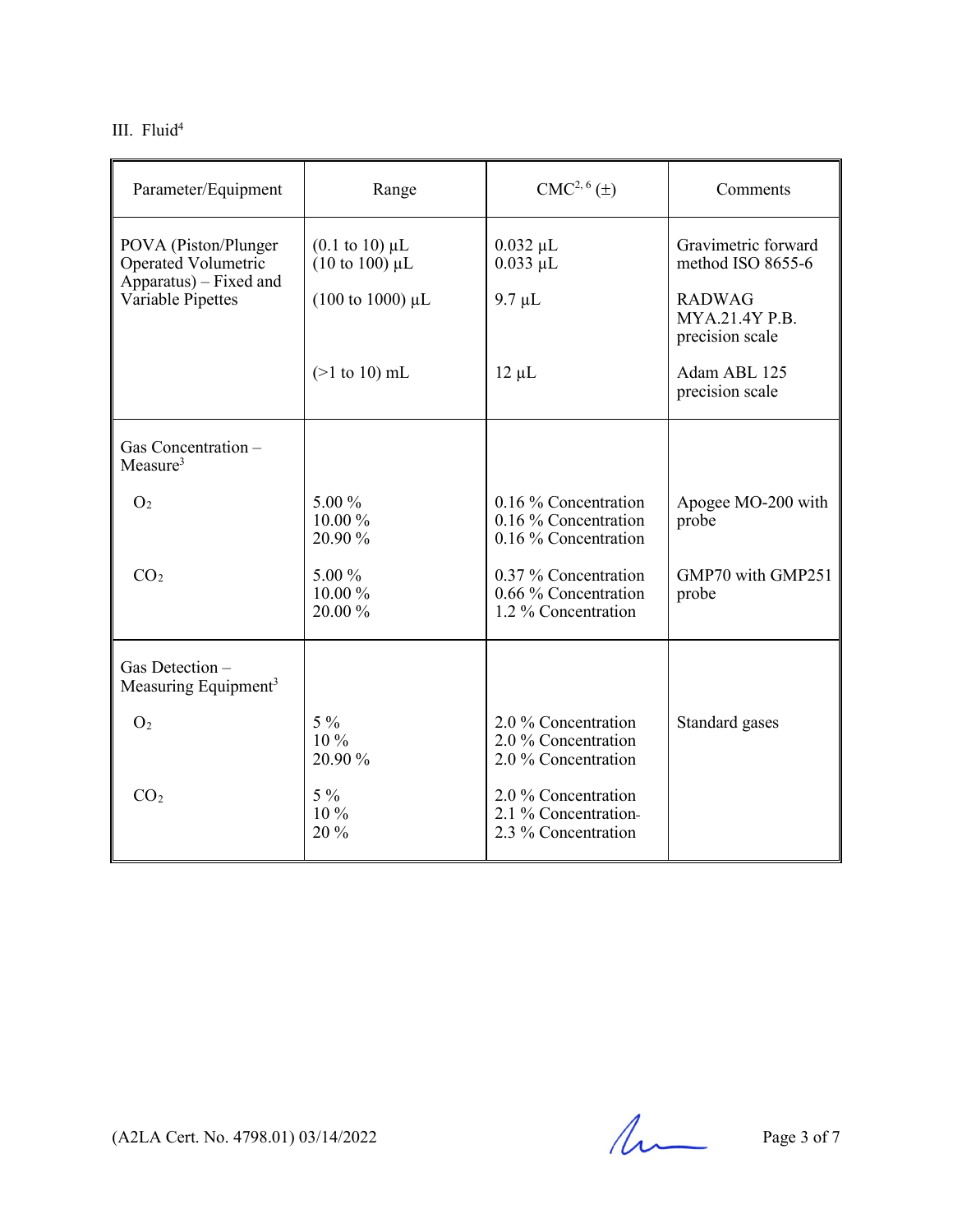#### IV. Mechanical<sup>4</sup>

| Parameter/Equipment                           | Range                                                                                                              | $CMC2(\pm)$                                                                                                                          | Comments                                             |
|-----------------------------------------------|--------------------------------------------------------------------------------------------------------------------|--------------------------------------------------------------------------------------------------------------------------------------|------------------------------------------------------|
| Rotational Speed <sup>3</sup>                 | $(6 \text{ to} < 8300)$ rpm<br>$(8300 \text{ to } 525 \text{ 000})$ rpm<br>(25 000 to 99 999) rpm                  | $1.5$ rpm<br>$2.5$ rpm<br>$8.1$ rpm                                                                                                  | Digital tachometer                                   |
| Balances and Scales <sup>3</sup>              |                                                                                                                    |                                                                                                                                      |                                                      |
| In $1-2-5$ steps<br><b>Fixed Points</b>       | $(1 to 200)$ mg<br>500 mg<br>$\frac{1}{2}$ g<br>$\frac{3}{5}$ g<br>5g                                              | $0.31$ mg<br>$0.42$ mg<br>$3.0$ mg<br>$4.0 \text{ mg}$<br>$4.0 \text{ mg}$<br>$5.0$ mg                                               | ASTM class E2 and<br>class 1 weights                 |
|                                               | 10 <sub>g</sub><br>50 g<br>100 <sub>g</sub><br>200 g                                                               | 7.8 mg<br>$11 \text{ mg}$<br>17 <sub>mg</sub><br>30 mg                                                                               |                                                      |
|                                               | 300 g<br>500 g<br>$1 \text{ kg}$<br>$2 \text{ kg}$<br>$5$ kg                                                       | $42 \text{ mg}$<br>89 mg<br>$0.16$ g<br>$0.47$ g<br>$0.21$ g                                                                         |                                                      |
|                                               | 10 kg<br>$50 \text{ kg}$<br>$100 \text{ kg}$<br>200 kg<br>300 kg<br>$400 \text{ kg}$<br>500 kg<br>$600 \text{ kg}$ | $0.73$ g<br>3.8 <sub>g</sub><br>5.1 g<br>14 <sub>g</sub><br>$19\ {\rm g}$<br>$23\ \mathrm{g}$<br>$32\ \mathrm{g}$<br>37 <sub>g</sub> | <b>Troemner NVLAP</b><br>105013-0 class F<br>weights |
| Centrifuge <sup>3</sup> –<br>Rotational Speed | $(6 \text{ to } < 8300)$ rpm<br>$(8300 \text{ to } \leq 25 \text{ 000})$ rpm<br>$(25000 \text{ to } 9999)$ rpm     | $1.5$ rpm<br>$2.5$ rpm<br>$8.1$ rpm                                                                                                  | Digital tachometer                                   |
| Temperature                                   | (0 to < 100)<br>$(100 \text{ to } 420)$<br>$(420 \text{ to } 650)$                                                 | $0.036$ °C<br>$0.068$ $^{\circ}$ C<br>$0.077$ °C                                                                                     | Digital thermometer                                  |

 $(A2LA$  Cert. No. 4798.01) 03/14/2022 Page 4 of 7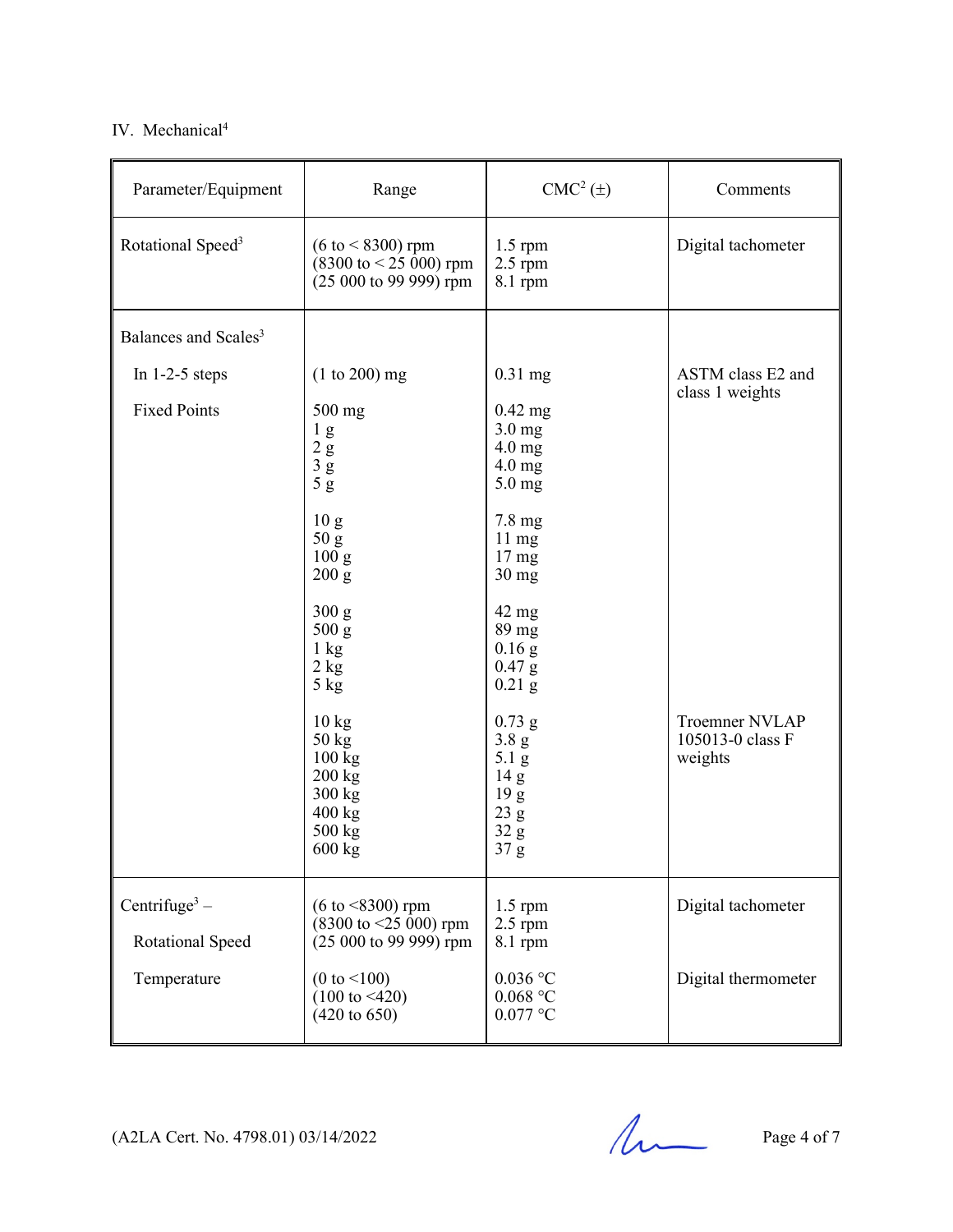| Parameter/Equipment                              | Range                                                                                                                                                                                                                                                                                               | CMC <sup>2, 6</sup> (±)                                                                                          | Comments                                                               |
|--------------------------------------------------|-----------------------------------------------------------------------------------------------------------------------------------------------------------------------------------------------------------------------------------------------------------------------------------------------------|------------------------------------------------------------------------------------------------------------------|------------------------------------------------------------------------|
| Centrifuge $(\text{cont})^3$ –                   |                                                                                                                                                                                                                                                                                                     |                                                                                                                  |                                                                        |
| Timer                                            | (1 to 7200) s                                                                                                                                                                                                                                                                                       | 0.68 s                                                                                                           | Stopwatch                                                              |
| Vibration                                        | $(0.0 \text{ to } 4.8) \text{ mm/s}$<br>$(4.8 \text{ to } 20) \text{ mm/s}$                                                                                                                                                                                                                         | $0.24$ mm/s<br>$1.0$ mm/s                                                                                        | Vibration meter                                                        |
| Pressure and Vacuum -<br>Measure <sup>3</sup>    | $(-5 \text{ to } -25)$ psi<br>(-34.37 to -172.37) kPa<br>$(-25 \text{ to } -45) \text{ psi}$<br>(-172.36 to -310.26) kPa<br>$(-45 \text{ to } -85) \text{ psi}$<br>$(-310.26 \text{ to } -568.05) \text{ kPa}$<br>$(-85 \text{ to } -91) \text{ psi}$<br>$(58.05 \text{ to } -627.423) \text{ kPa}$ | $0.18$ psi<br>$1.2$ kPa<br>$0.15$ psi<br>$1.0 \text{ kPa}$<br>$0.12$ psi<br>0.83 kPa<br>$0.13$ psi<br>0.90 kPa   | Ametek/Jofra APC<br>500                                                |
|                                                  | Up to 700 kPa<br>Up to $101.56$ psi<br>$(700 \text{ to } 1400) \text{ kPa}$<br>$(101.5 \text{ to } 203.05) \text{ psi}$<br>(1400 to 2100) kPa<br>$(203.05 \text{ to } 304.58) \text{ psi}$                                                                                                          | $0.76$ kPa<br>$0.1$ psi<br>$1.0 \text{ kPa}$<br>$0.14$ psi<br>$1.2$ kPa<br>$0.17$ psi                            | Digital pressure gage:<br>300 PSI/2068 kPa<br>crystal gage             |
|                                                  | (2068 to 4836) kPa<br>$(299.94 \text{ to } 701.40) \text{ psi}$<br>(4836 to 10 342) kPa<br>$(701.40 \text{ to } 1499.98) \text{ psi}$<br>(10 342 to 13 790) kPa<br>$(1499.98 \text{ to } 2000.07) \text{ psi}$<br>(13 790 to 20 684) kPa<br>$(2000.07 \text{ to } 2999.96) \text{ psi}$             | $2.0$ kPa<br>$0.29$ psi<br>$2.3$ kPa<br>$0.33$ psi<br>$2.7$ kPa<br>$0.39$ psi<br>$3.2$ kPa<br>$0.46$ psi         | 3K PSI/20684 kPa<br>crystal gage                                       |
| Pressure – Measuring<br>Instruments <sup>3</sup> | Up to 700 kPa<br>Up to 101.56 psi<br>(700 to 1400) kPa<br>$(101.5 \text{ to } 203.05) \text{ psi}$<br>(1400 to 2100) kPa<br>$(203.05 \text{ to } 304.58) \text{ psi}$                                                                                                                               | 0.76 kPa<br>$0.1$ psi<br>$1.0 \text{ kPa}$<br>$0.14$ psi<br>$1.2$ kPa<br>$0.17$ psi                              | Pressure source<br>monitored with:<br>300 PSI/2068 kPa<br>crystal gage |
|                                                  | (2068 to 4836) kPa<br>$(299.94 \text{ to } 701.40) \text{ psi}$<br>(4836 to 10 342) kPa<br>$(701.40 \text{ to } 1499.98) \text{ psi}$<br>(10 342 to 13 790) kPa<br>$(1499.98 \text{ to } 2000.07) \text{ psi}$<br>(13 790 to 20 684) kPa<br>(2000.07 to 2999.96) psi                                | $2.0 \text{ kPa}$<br>$0.29$ psi<br>$2.3$ kPa<br>$0.33$ psi<br>$2.7$ kPa<br>$0.39$ psi<br>$3.2$ kPa<br>$0.46$ psi | 3K PSI/20684 kPa<br>crystal gage                                       |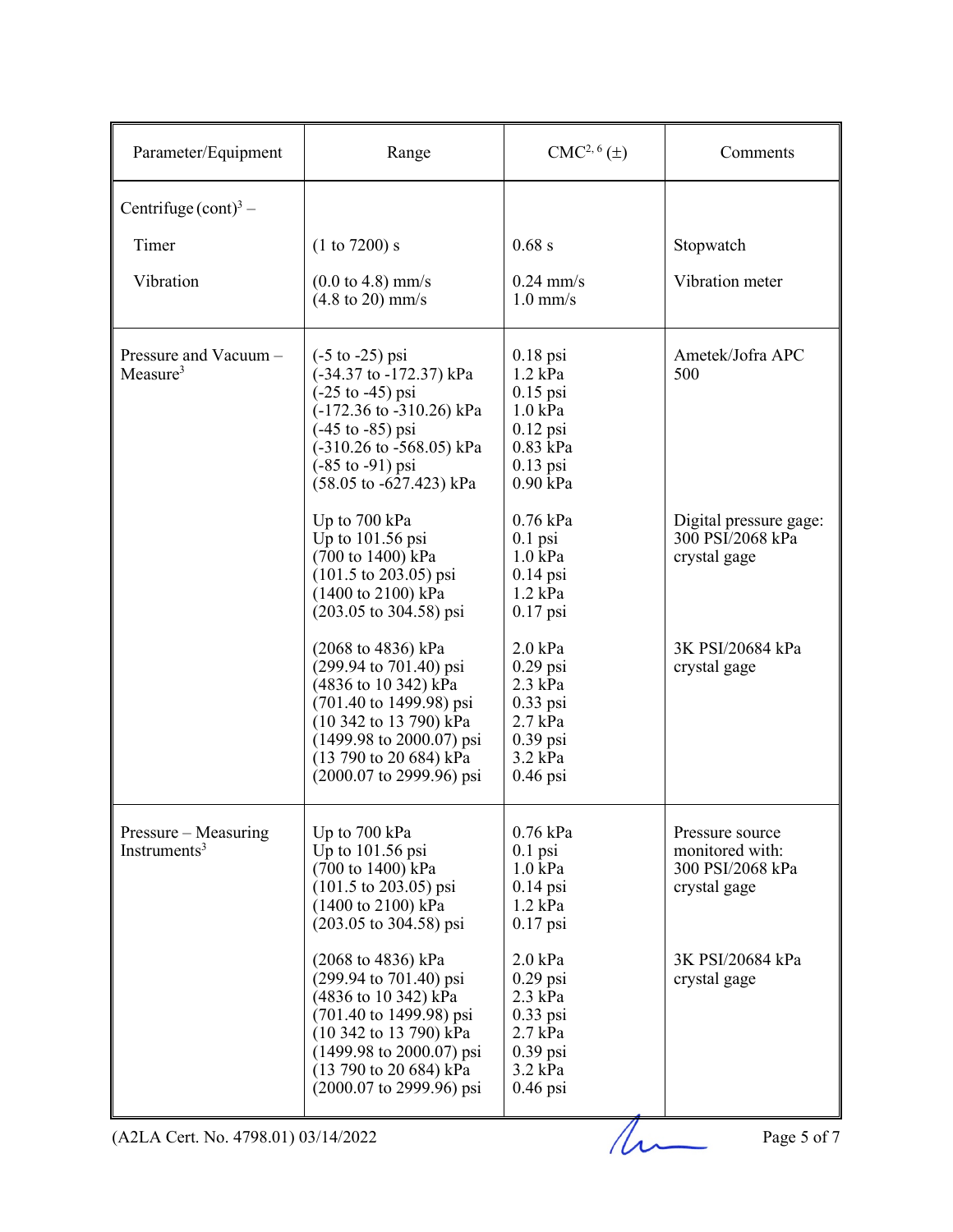| Parameter/Equipment                                         | Range                                                                                                                                                                                              | $CMC2, 6(\pm)$                                                                                                           | Comments                                   |
|-------------------------------------------------------------|----------------------------------------------------------------------------------------------------------------------------------------------------------------------------------------------------|--------------------------------------------------------------------------------------------------------------------------|--------------------------------------------|
| Differential Pressure -<br>Measuring Equipment <sup>3</sup> | $(0.1 \text{ to } 0.9) \text{ in/H}_2\text{O}$<br>$(1.0 \text{ to } 9.0) \text{ in/H}_2\text{O}$<br>$(10 \text{ to } 90) \text{ in/H}_2\text{O}$<br>$(100 \text{ to } 140) \text{ in/H}_2\text{O}$ | $0.090$ in/H <sub>2</sub> O<br>$0.090$ in/H <sub>2</sub> O<br>$0.094$ in/H <sub>2</sub> O<br>$0.093$ in/H <sub>2</sub> O | ASC-400 with Additel<br>681 gauges         |
| Differential Pressure -<br>Measure <sup>3</sup>             |                                                                                                                                                                                                    |                                                                                                                          | Extech 407910 with<br>AMP30PSI ref and     |
|                                                             | $(0 \text{ to } 2.0)$ psi<br>(0 to 55.42) in/ $H_2O$                                                                                                                                               | $0.0061$ psi<br>$0.17$ in/H <sub>2</sub> O                                                                               | Reed 3002                                  |
|                                                             | $(0 \text{ to } 2.0)$ psi<br>(0 to 166.25) in/ $H_2O$                                                                                                                                              | $0.0070$ psi<br>$0.19$ in/H <sub>2</sub> O                                                                               | Extech HD700                               |
|                                                             | $(2.00 \text{ to } 6.0) \text{ psi}$<br>(0 to 166.25) in/ $H_2O$                                                                                                                                   | $0.0061$ psi<br>$0.17$ in/ $H_2O$                                                                                        | Extech HD700                               |
|                                                             | $(6.0 \text{ to } 28.0) \text{ psi}$<br>$(166.25 \text{ to } 775.81) \text{ in/H}_2\text{O}$                                                                                                       | $0.018$ psi<br>$0.50$ in/H <sub>2</sub> O                                                                                | Extech 407910                              |
| Barometric Pressure -<br>Measuring Equipment <sup>3</sup>   | (500 to 899) mbar<br>(900 to 1100) mbar                                                                                                                                                            | $0.11$ mbar<br>$0.12$ mbar                                                                                               | Pressure calibrator ASC-<br>400 with APM30 |

#### V. Thermodynamics<sup>4</sup>

| Parameter/Equipment                                | Range                                                                                  | $CMC2, 6(\pm)$                         | Comments                               |
|----------------------------------------------------|----------------------------------------------------------------------------------------|----------------------------------------|----------------------------------------|
| Temperature – Measure <sup>3, 5</sup>              | $(-90 \text{ to } 100)$ °C<br>$(100 \text{ to } 420)$ °C<br>$(420 \text{ to } 650)$ °C | $0.036$ °C<br>$0.068$ °C<br>$0.077$ °C | Digital thermometer with<br><b>PRT</b> |
| $Temperature-$<br>Measuring Equipment <sup>3</sup> | $(-90 \text{ to } 100)$ °C<br>$(100 \text{ to } 420)$ °C<br>$(420 \text{ to } 650)$ °C | $0.036$ °C<br>$0.068$ °C<br>$0.077$ °C | Dry well with PRT                      |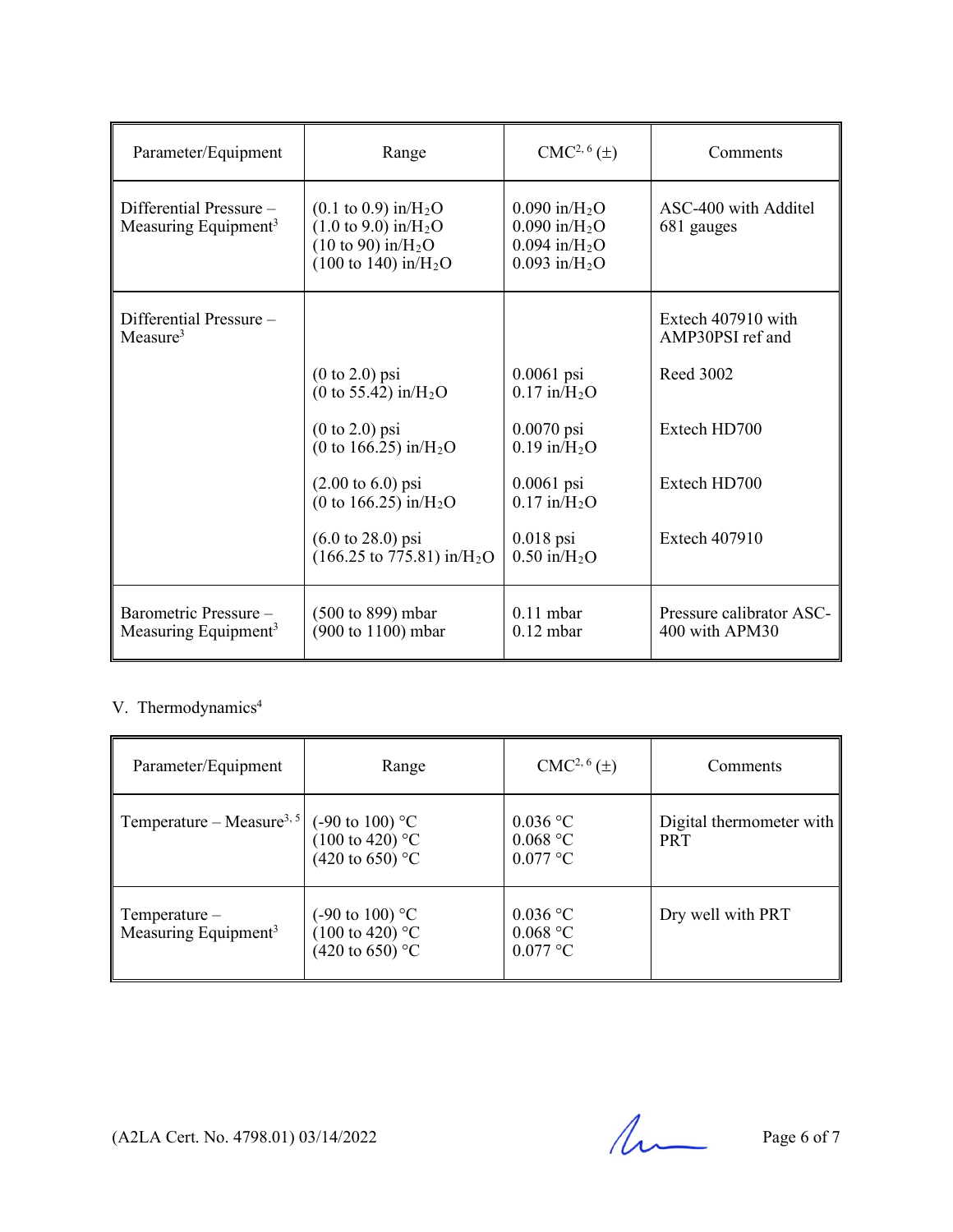| Parameter/Equipment                                    | Range                     | $CMC2, 6(\pm)$ | Comments                          |
|--------------------------------------------------------|---------------------------|----------------|-----------------------------------|
| Relative Humidity-<br>Measuring Equipment <sup>3</sup> | $(5 \text{ to } 95)$ % RH | $0.74\%$ RH    | $GEO2000 -$ humidity<br>generator |

VII. Time and Frequency<sup>4</sup>

| Parameter/Equipment                     | Range         | $CMC2(\pm)$ | Comments  |
|-----------------------------------------|---------------|-------------|-----------|
| $\parallel$ Timing Devices <sup>3</sup> | (1 to 7200) s | 0.68 s      | Stopwatch |

<sup>1</sup> This laboratory offers commercial calibration service and field calibration service.

- $2$  Calibration and Measurement Capability Uncertainty (CMC) is the smallest uncertainty of measurement that a laboratory can achieve within its scope of accreditation when performing more or less routine calibrations of nearly ideal measurement standards or nearly ideal measuring equipment. CMCs represent expanded uncertainties expressed at approximately the 95 % level of confidence, usually using a coverage factor of  $k = 2$ . The actual measurement uncertainty of a specific calibration performed by the laboratory may be greater than the CMC due to the behavior of the customer's device and to influences from the circumstances of the specific calibration.
- <sup>3</sup> Field calibration service is available for this calibration. Please note the actual measurement uncertainties achievable on a customer's site can normally be expected to be larger than the CMC found on the A2LA Scope. Allowance must be made for aspects such as the environment at the place of calibration and for other possible adverse effects such as those caused by transportation of the calibration equipment. The usual allowance for the actual uncertainty introduced by the item being calibrated, (e.g. resolution) must also be considered and this, on its own, could result in the actual measurement uncertainty achievable on a customer's site being larger than the CMC.
- <sup>4</sup> Calibration of nominal values intermediate to those shown on the Scope of Accreditation, nominal values with units of measure derived from SI units, and nominal values converted from SI units, are permissible and may have CMCs larger than the linear interpolation of a CMC displayed on this Scope of Accreditation.
- <sup>5</sup> The contributions from the "best existing device" are not included in the CMC claim.
- <sup>6</sup> The type of instrument or material being calibrated is defined by the parameter. This indicates the laboratory is capable of calibrating instruments that measure or generate the values in the ranges indicated for the listed measurement parameter.
- <sup>7</sup> This scope meets A2LA's *P112 Flexible Scope Policy*.

 $(A2LA$  Cert. No. 4798.01) 03/14/2022 Page 7 of 7